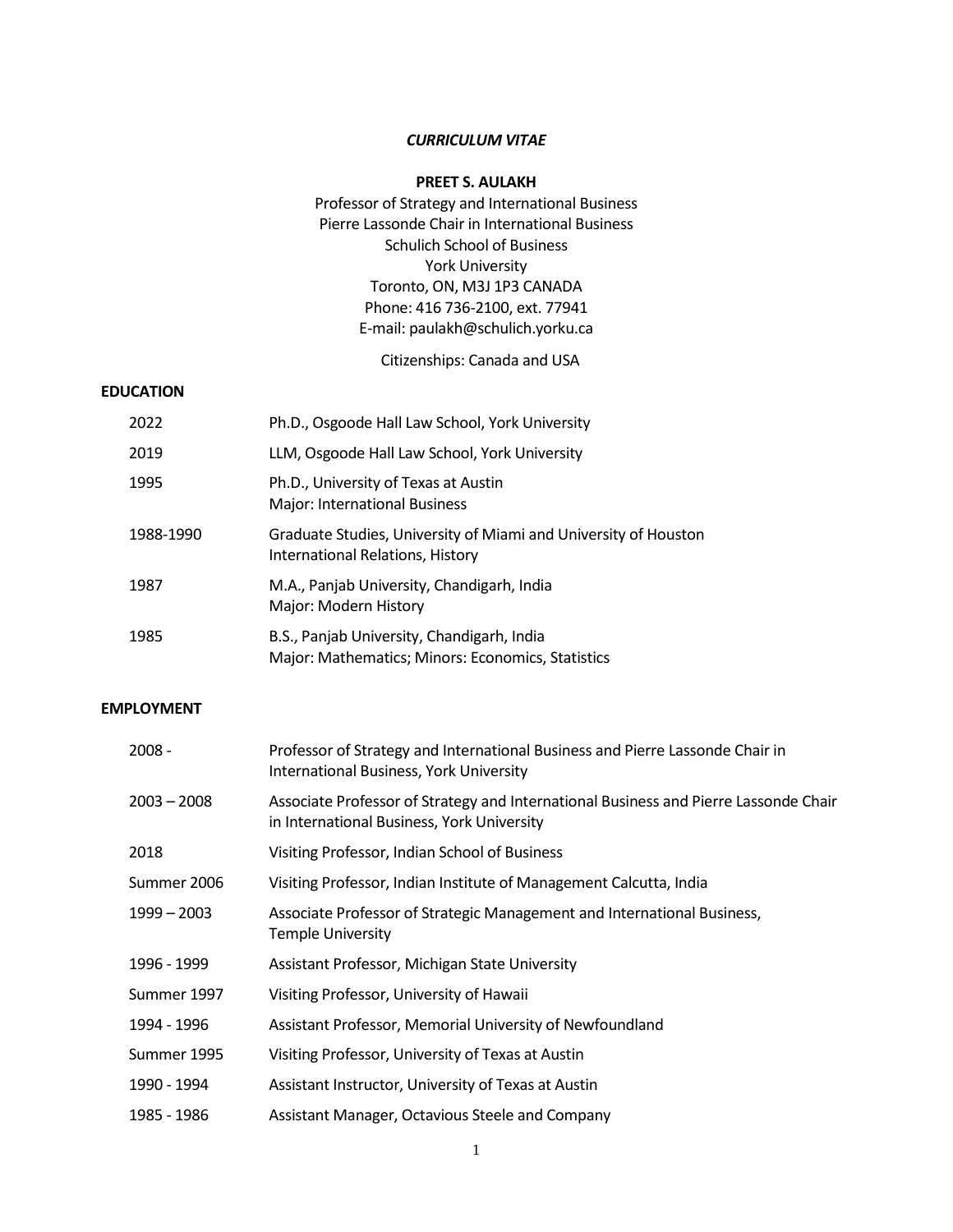### **ADMINISTRATIVE POSITIONS**

Associate Dean Research, Schulich School of Business, York University, 2018 – 2020 Director, Ph.D. Program, Schulich School of Business, York University, 2007 - 2010. Associate Dean, Research (Acting), Schulich School of Business, July 1 – December 31, 2004. Co-Director of the Ph.D. Program, Schulich School of Business, 2005-2007 Chair, Academy of International Business Midwest Division, 1996-1999

### **ACADEMIC HONORS**

Gold Medal for Exceptional Contributions to the *Journal of International Business Studies* (Official journal of the Academy of International Business), 2019.

Best Reviewer Award, *Journal of International Business Studies*, 2017.

American Marketing Association / Hans Thorelli 5-Year Award for paper that has made significant impact to international marketing theory or practice, 2005 for *Journal of International Marketing* paper (with Masaaki Kotabe) published in 1993.

Pierre Lassonde Chair in International Business, Schulich School of Business, York University, 2003 – Present

Washburn Research Fellow, Fox School of Business and Management, Temple University, 2001- 2003.

Dean's Research Honor Roll, Fox School of Business and Management, Temple University, 2001.

Faculty of Business Administration Dean's Research Award, Memorial University of Newfoundland, 1994 - 1995. Awarded to one faculty member every year achieving the highest research productivity.

Best Paper Award, World Management Conference, Indian Institutes of Management, 2013.

Best Paper Award, Emerging Markets Track, Academy of International Business Annual Conference, Istanbul 2013.

Runners-up, Best Proposal Award, Strategic Management Society India Conference, 2008 (with Oana Branzei and Raveendra Chittoor).

Best Paper Award, Global Marketing Track, American Marketing Association Annual Conference, 1996, for co-authored paper with Esra Gencturk.

Best Paper Award, Global Marketing Track, American Marketing Association Annual Conference, 2000, for co-authored paper with Masaaki Kotabe and Srini Srinivasin.

Finalist for the CiMAR International Conference Best Paper Award, Istanbul, Turkey, 2006 for coauthored paper with MB Sarkar.

Finalist for the Academy of International Business Conference Best Paper Awards, 2013 (with Raveendra Chittoor and Sougata Ray), 2004 (with Marshall Shibing Jiang) and 2002 (with Esra Gencturk)

Honorable Mention for the Hans B. Thorelli Best Paper Award 1993 for co-authored article with Masaaki Kotabe titled, "An Assessment of Theoretical and Methodological Developments in International Marketing: 1980-1990," published in *Journal of International Marketing.*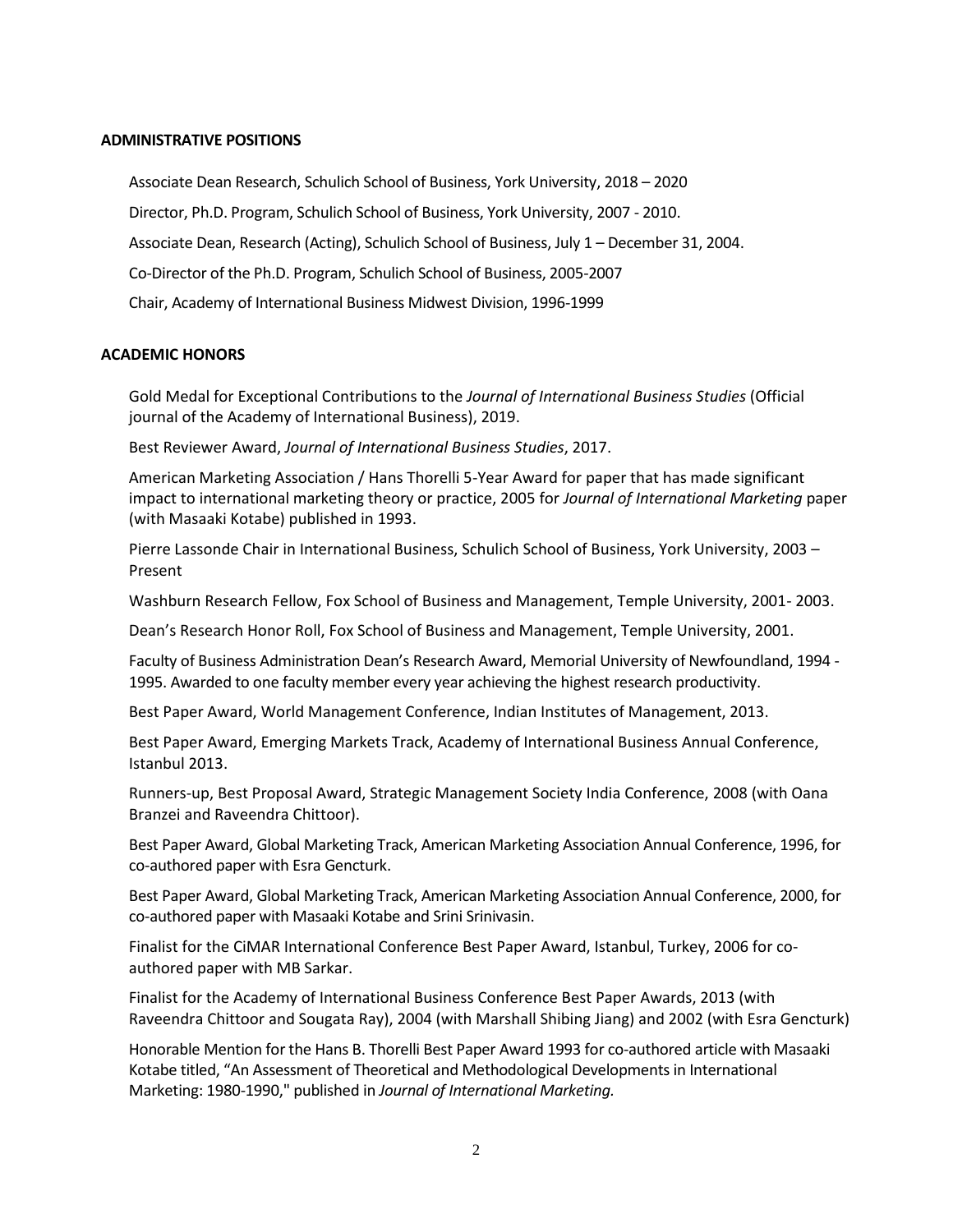Department Nominee for the College of Business Teaching Award for Assistant Instructors, University of Texas at Austin, 1994

Membership to the Honor Society of Phi Kappa Phi, 1991

University Grants Commission (India) National Junior Research Fellowship in History, 1987

University Grants Commission (India) National Scholarship in Mathematics, 1980

# **RESEARCH GRANTS**

SSHRC Insight Grant 2017-2021 (\$103,590) for project, "Global Institutional Change, National Policy Interventions and Firm Strategies: Evidence from the Textile Industry," (with Ravee Chittoor). (Coapplicant).

SSHRC Insight Grant 2012-2017 (\$94,320) for project, "Institutional Changes and Adaptive Search Behavior of Business Groups in Developing Economies." (PI)

SSHRC Standard Research Grant 2008-2011 (\$52,600) for project, "Knowledge Transfer in Interorganizational Relationships: An Interdependence-Based Approach." (PI)

SSHRC Special MBF Research Grant 2008-2011 (\$172,885) for project, "Capability Emergence and Erosion in Sequential Internationalization: The Contingent Roles of Export Policy and Information Sourcing Choices," (with Oana Branzei and Raveendra Chittoor). (PI)

SSHRC Standard Research Grant 2005-2008 (\$73,300) for project, "Strategic Ambidexterity in International Expansion." (PI)

Knowledge-Based Enterprises, Queens University Research Grant (with MB Sarkar), 2003. (\$7500)

All University Research Initiation Grant (AURIG), Michigan State University, 1998 – 1999 (\$13,800).

Global and Area Thematic Initiatives Program (GATI) Grant, Michigan State University, 1998 – 1999 (\$10,000) (with Michael Schechter).

Temple University Summer Grants, 2000, 2001, 2002

Broad College Summer Grant, College of Business, Michigan State University, 1999 (\$10,000).

CIBER, Michigan State University Research Grant, 1997-1998, (\$1800).

Social Sciences and Humanities Research Council of Canada (SSHRC) Research Grant, 1994 – 1995, (\$5000).

Social Sciences and Humanities Research Council of Canada (SSHRC) Travel Grant, 1996, (\$1500)

Bonham Fund Research Grant, University of Texas at Austin, 1994 (\$1000)

University of Texas Research Institute Research Grant, 1992 – 1993 (\$5500)

The University of Texas Professional Development Award, 1992 and 1993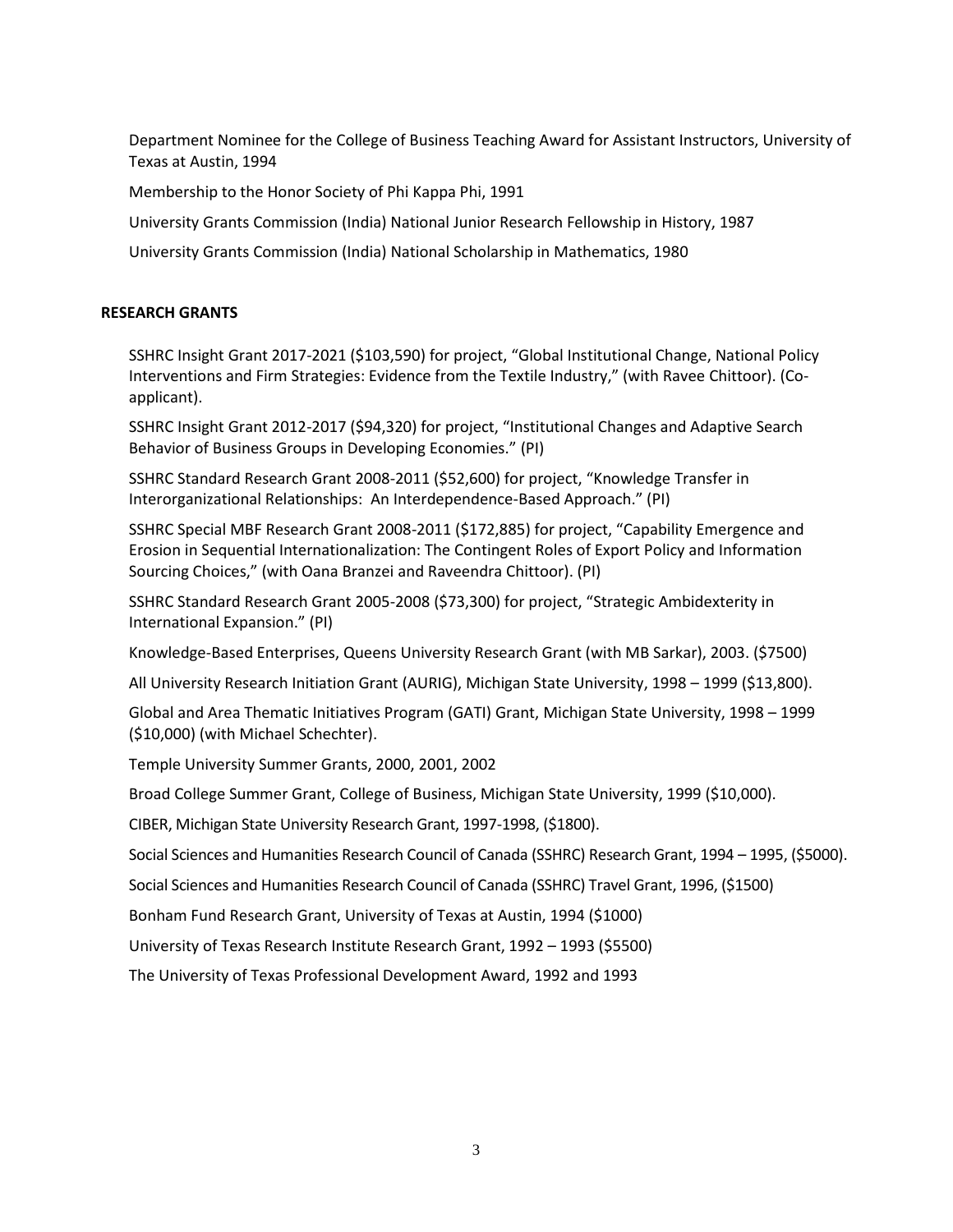## **RESEARCH AND PUBLICATIONS**

## **RESEARCH INTERESTS**

Emerging economies; Business groups; Technology licensing; Inter-firm knowledge transfer; International strategy and performance; Interorganizational governance; State-owned enterprises; Business-government relations; Comparative institutions; Colonialism and land tenure; British Empire and property rights

Google Scholar:<https://scholar.google.com/citations?user=LUNnDj8AAAAJ&hl=en> Orcid: https://orcid.org/0000-0002-3237-4627

# **BOOKS**

Aulakh, Preet S. and Raveendra Chittoor. *Coping with Global Institutional Change: A Tale of India's Pharmaceutical and Textile Industries*. New York: Cambridge University Press, 2022.

Aulakh, Preet S. and Philip F. Kelly, (eds.), *Mobilities of Labour and Capital in Asia*. Cambridge; New York, N.Y.: Cambridge University Press, 2020.

Kotabe, Masaaki and Preet S. Aulakh (Editors). *Emerging Issues in International Business Research*. London: Edward Elgar Publishing, 2002.

Aulakh, Preet S. and Michael Schechter (Editors). *Rethinking Globalization(s): From Corporate Transnationalism to Local Interventions*. London: Macmillan Press (New York: St. Martin's Press), 2000.

### **JOURNAL SPECIAL ISSUES**

Aulakh, Preet S., Sumit Kundu and Somnath Lahiri, (Special Issue Co-Editors), *Learning and Knowledge Management In and Out of Emerging Markets*, *Journal of World Business,* 51(5), 2016: 655-743.

Chittoor, Raveendra and Preet S. Aulakh, (Special Issue Co-Editors), Organizational Landscape in India, *Long Range Planning*, 48 (6), 2015: 291-359.

Aulakh, Preet S. and Masaaki Kotabe (Special Issue Co-Editors). *Institutional Changes and Organizational Transformations in Developing Economies*, *Journal of International Management* Vol. 14, Number 3, 2008: 209-318.

Aulakh, Preet S. (Special Issue Editor). *Emerging Multinationals from Developing Economies*, *Journal of International Management***,** Vol. 13, Number 3, 2007: 235-397.

### **ARTICLES IN REFEREED JOURNALS**

Aulakh, Preet S. Law, Identity and Imperial Logics of Exclusion: The Case of the *Komagata Maru* Passengers, *Journal of Imperial and Commonwealth History*, 49(5), 2021: 866-898.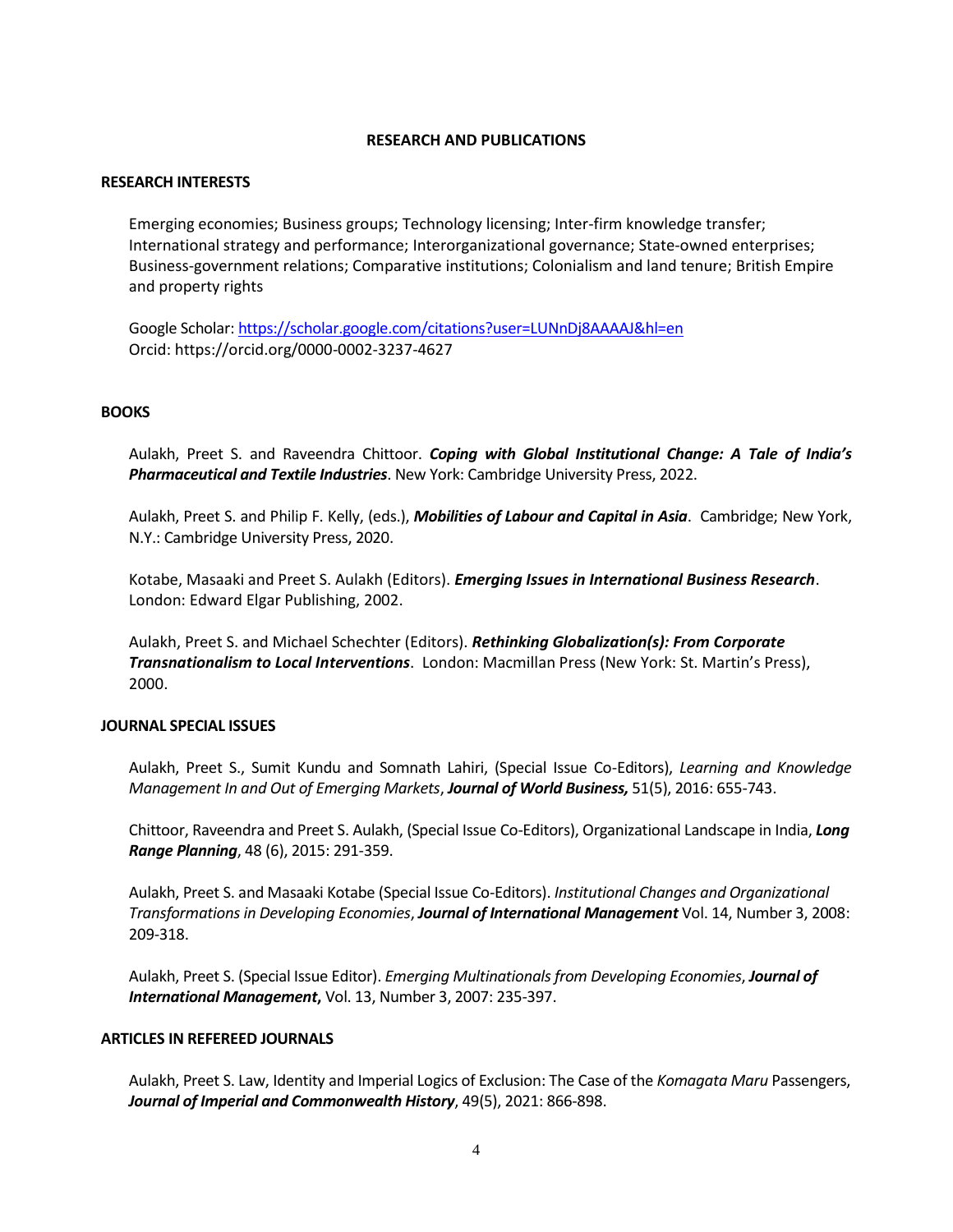Shubhabrata Basu, Preet S. Aulakh, and Surender Munjal. Pluralistic Ignorance, Risk Perception, and the Governance of the Dark Side in Peer-to-Peer Transactions: Evidence from the Indian Banking Industry. *Journal of Business Research*, 129, 2021: 328-340.

Aulakh, Preet S. Colonial Subjectivities and Shifting Legalities in Amitav Ghosh's *Sea of Poppies*. *Law and Literature*, 31(3), 2019: 415-441.

Hu, Helen, Lin Cui and Preet S. Aulakh. State Capitalism and Performance Persistence of Business Group Affiliated Firms: A Comparative Study of China and India. *Journal of International Business Studies,* 50, 2019: 193-222.

Chittoor, Raveendra, Preet S. Aulakh and Sougata Ray. Microfoundations of Firm Internationalization: The Owner CEO Effect. *Global Strategy Journal*, 9(1), 2019: 42-65.

Abdi, Majid and Preet S. Aulakh. Internationalization and Performance: Degree, Duration and Scale of Operations. *Journal of International Business Studies,* 49, 2018: 832-857.

Abdi, Majid and Preet S. Aulakh. Locus of Uncertainty and the Relationship between Contractual and Relational Governance in Cross-border Interfirm Relationships. *Journal of Management*, 43(3), 2017: 771-803.

Aulakh, Preet S., Sumit Kundu and Somnath Lahiri. Learning and knowledge Management in and out of Emerging Markets. *Journal of World Business*, 51(5), 2016: 655-661.

Gubbi, Sathyajit, Preet S. Aulakh and Sougata Ray. International Search Behavior of Business Group Affiliated Firms: Scope of Institutional Changes and Intragroup Heterogeneity. *Organization Science*, 26(5), 2015: 1485-1501.

Chittoor, Raveendra and Preet S. Aulakh. Organizational Landscape in India: Historical Development, Multiplicity of Forms and Implications for Practice and Research. *Long Range Planning*, 48 (6), 2015: 291- 300.

Chittoor, Raveendra, Preet S. Aulakh and Sougata Ray. Accumulative and Assimilative Learning, Institutional Infrastructure and Innovation Orientation of Developing Economy Firms. *Global Strategy Journal*, 5, 2015: 133-153.

Chittoor, Raveendra, Preet S. Aulakh and Sougata Ray. What Drives Overseas Acquisitions by Indian Firms? A Behavioral Risk-Taking Perspective. *Management International Review*, 55, 2015: 255-275.

Jun, Xia, Marshall S. Jiang, Sali Li and Preet S. Aulakh. Practice Standardization in Cross-Border Activities of Multinational Corporations: A Resource Dependence Perspective. *Management International Review*, 54, 2014: 707-734.

Aulakh, Preet S., Marshall S. Jiang and Sali Li. Licensee Technological Potential and Exclusive Rights in International Licensing: A Multilevel Model." *Journal of International Business Studies,* 44, 2013: 699- 718.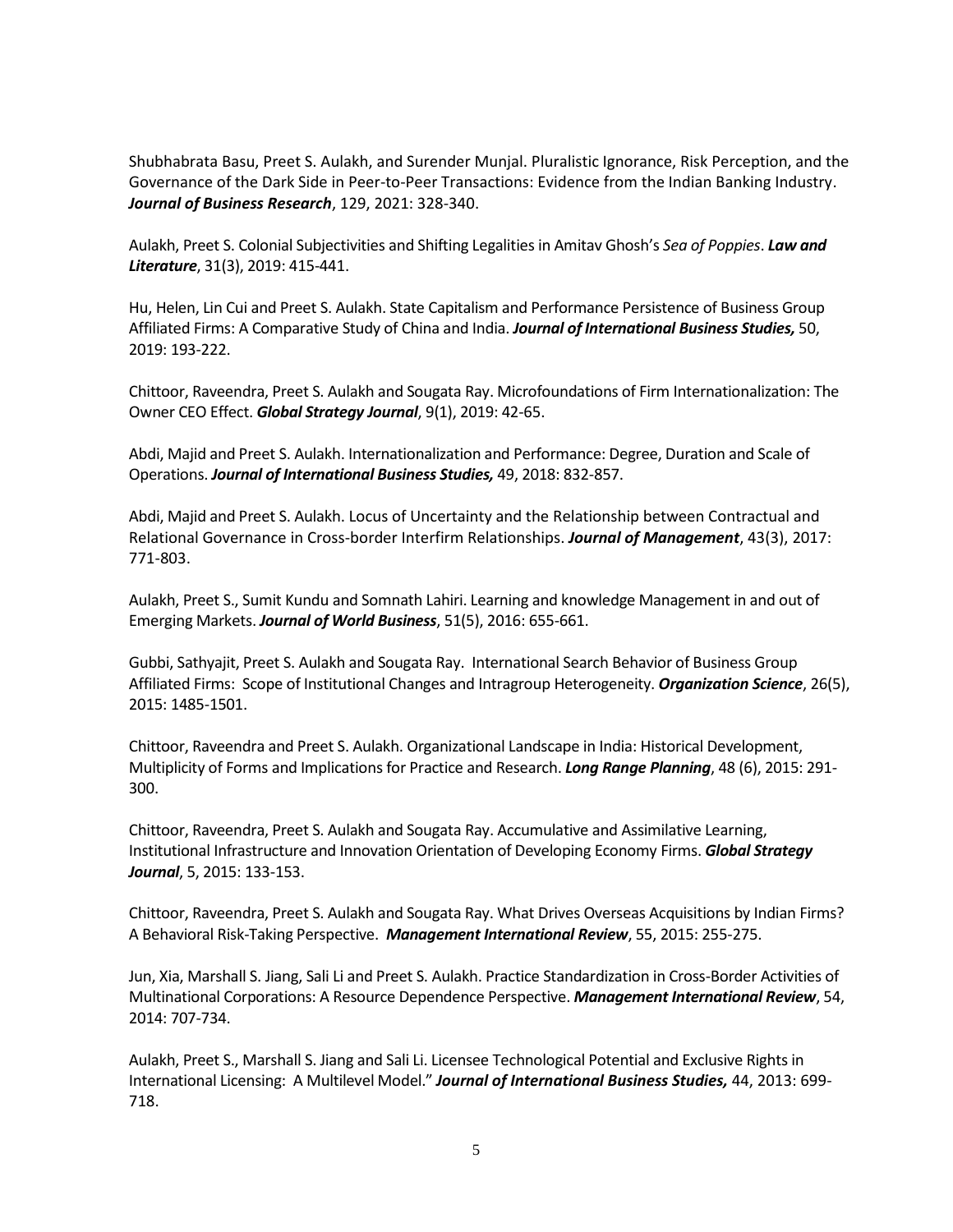Abdi, Majid and Preet S. Aulakh. Do Country-Level Institutional Frameworks and Inter-firm Governance Arrangements Substitute or Complement in International Business Relationships? *Journal of International Business Studies,* 43(5), 2012: 477-497.

Aulakh, Preet S., Marshall S. Jiang and Yigang Pan. International Technology Licensing: Monopoly Rents, Transaction Costs and Exclusive Rights. *Journal of International Business Studies*, 41(4), 2010: 587-605.

Gubbi, Sathyajit, Preet S. Aulakh, Sougata Ray, MB Sarkar and Raveendra Chittoor. Do International Acquisitions of Emerging Economy Firms Create Value? The Case of Indian Firms. *Journal of International Business Studies,* 41(3), 2010: 397-418.

Aulakh, Preet S. Revisiting the Internationalization-Performance Relationship: Implications for Emerging Economy Firms. **Decision**, 36(2), 2009: 25-39.

Gubbi, Sathyajit, Aulakh, Preet S. & Ray, Sougata. "Do business groups enable or constrain the strategic transformation of affiliated firms?" *Academy of Management Best Paper Proceedings*, 2009.

Sarkar, MB, Preet S. Aulakh and Anoop Madhok. Process Capabilities and Value Generation in Alliance Portfolios. *Organization Science*, 20 (3) 2009: 583-600.

Chittoor, Raveendra, MB Sarkar, Sougata Ray and Preet S. Aulakh. Third-World Copycats to Emerging Multinationals: Institutional Changes and Strategic Transformation in the Indian Pharmaceutical Industry. *Organization Science*, 20(1), 2009: 187-205.

Jiang, Marshall S., Preet S. Aulakh and Yigang Pan. Licensing Duration in Foreign Markets: A Real Options Perspective. *Journal of International Business Studies*, 40, 2009: 559-579.

Aulakh, Preet S. and Masaaki Kotabe. Institutional Changes and Organizational Transformation in Developing Economies, *Journal of International Management*, 14 (3), 2008: 209-216.

Chittoor, Raveendra, Sougata Ray, Preet S. Aulakh and MB Sarkar. Strategic Responses to Institutional Changes: 'Indigenous Growth' Model of the Indian Pharmaceutical Industry. *Journal of International Management*, 14 (3), 2008: 252-269.

Aulakh, Preet S. and Esra F. Gencturk. Contract Formalization and Governance of Exporter-Importer Relationships. *Journal of Management Studies*, 45 (3), 2008: 457-479.

Jiang, Marshall S., Preet S. Aulakh and Yigang Pan. The Nature and Determinants of Exclusivity Rights in International Technology Licensing. *Management International Review*, 47 (6), 2007: 869-893.

Aulakh, Preet S. Emerging Multinationals from Developing Economies: Motivations, Paths and Performance, *Journal of International Management*, 13 (3), 2007: 235-240.

Gencturk, Esra F. and Preet S. Aulakh. Norms and Control-Based Governance of International Manufacturer – Distributor Relational Exchanges. *Journal of International Marketing*, 15 (1), 2007: 91-126.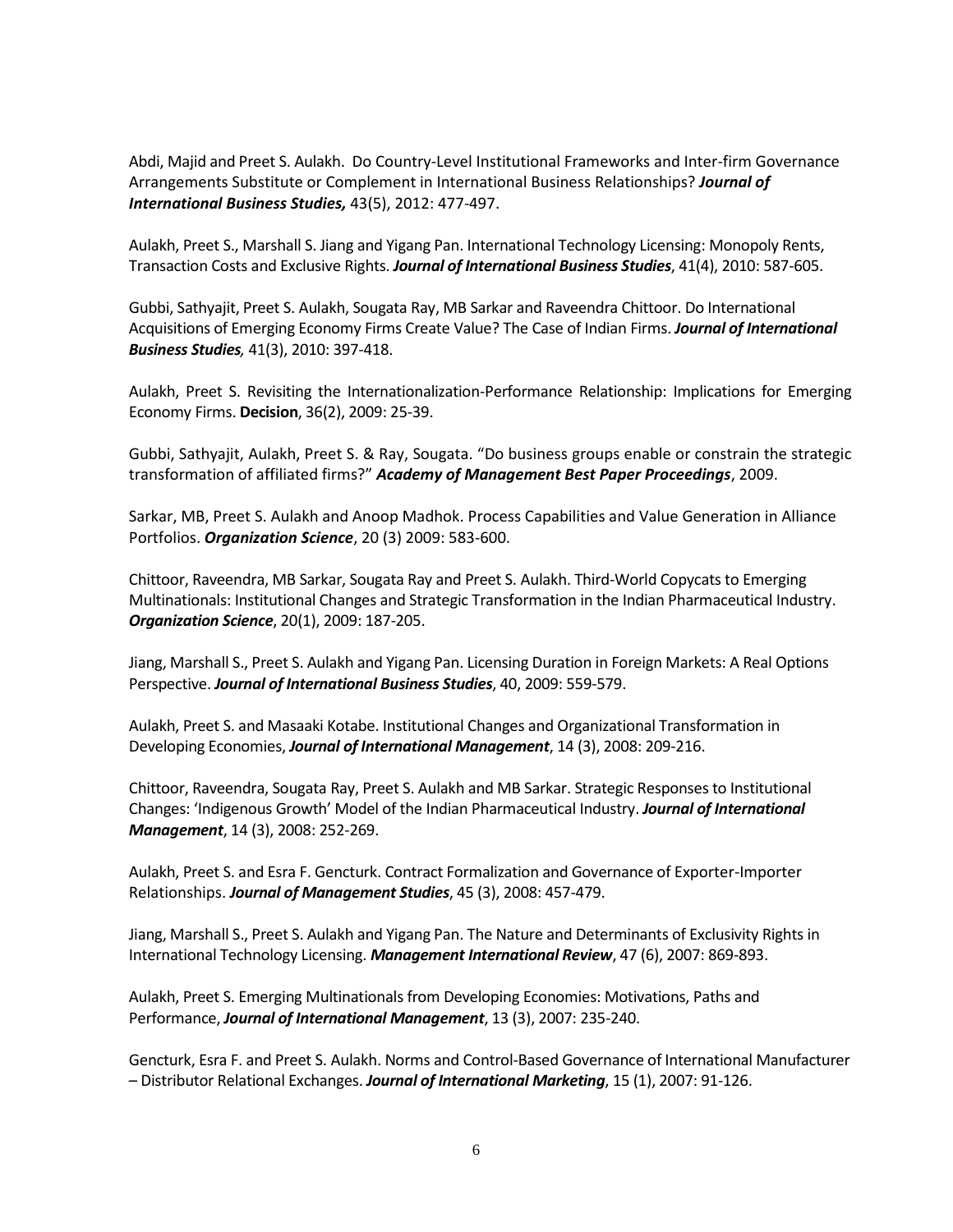Aulakh, Preet S. and Ram Mudambi. Resource Flows in Multinational Enterprises: The Role of External Capital Markets. *Management International Review*, 45 (3), 2005: 307-325.

Kotabe, Masaaki, Srini Swaminathan and Preet S. Aulakh. Multinationality and Firm Performance: The Moderating Role of Marketing and R&D Capabilities. *Journal of International Business Studies*, 33 (1), 2002: 79-97.

Aulakh, Preet S. and Masaaki Kotabe. Building Competitive Advantage in World Markets: Lessons from Latin American Companies. *Global Focus: An International Journal of Business, Economics and Social Policy*, 13 (2), 2001: 83-94.

Sarkar, MB, Raj Echambadi, S. Tamer Cavusgil and Preet S. Aulakh. The Influence of Complementarity, Compatibility and Relationship Capital in Alliance Performance. *Journal of the Academy of Marketing Science*, 29 (4), 2001: 358-373.

Aulakh, Preet S. Governance and Globalization. *Thunderbird International Business Review*, 43(6), 2001: 833-840.

Aulakh, Preet S., Masaaki Kotabe and Hildy Teegen. Export Strategies and Performance of Firms from Emerging Economies: Evidence from Brazil, Chile, and Mexico. *Academy of Management Journal*, 43 (3), 2000: 342-361.

Aulakh, Preet S. and Esra Gencturk. International Principal – Agent Relationships: Control, Governance and Performance, *Industrial Marketing Management*, 29 (6), 2000: 521-537.

Kotabe, Masaaki, Hildy Teegen, Preet S. Aulakh, Maria Cecelia Arruda, Robert J. Santillan-Salgado, and Walter Greene. Motivations, Structures, and Performance of Strategic Alliances in Emerging Latin America: A View from Brazilian, Chilean, and Mexican, *Journal of World Business*, 35 (2), 2000: 114-132.

Reprinted in Masaaki Kotabe and Ricardo P.C. Leal (editors), *Market Revolution in Latin America: Beyond Mexico*, New York: Elsevier, 2001: 57-78.

Reprinted in Masaaki Kotabe (editor), *International Marketing*, Sage Publications, 2007.

Sarkar, MB, S. Tamer Cavusgil, and Preet S. Aulakh. International Expansion of Telecommunication Carriers: The Influence of Market Structure, Network Characteristics, and Entry Imperfections, *Journal of International Business Studies*, 30 (2), 1999: 361-382.

Aulakh, Preet S., S. Tamer Cavusgil and MB Sarkar. Compensation in International Licensing Agreements, *Journal of International Business Studies*, 29 (2), 1998: 409-420.

Sarkar, MB, Preet S. Aulakh and S. Tamer Cavusgil. The Strategic Role of Relational Bonding in Interorganizational Collaborations: An Empirical Study of the Global Construction Industry, *Journal of International Management*, 4 (2), 1998: 85-107.

Aulakh, Preet S. and Masaaki Kotabe. Antecedents and Performance Implications of Channel Integration in Foreign Markets, *Journal of International Business Studies,* 28 (1), 1997: 145-175.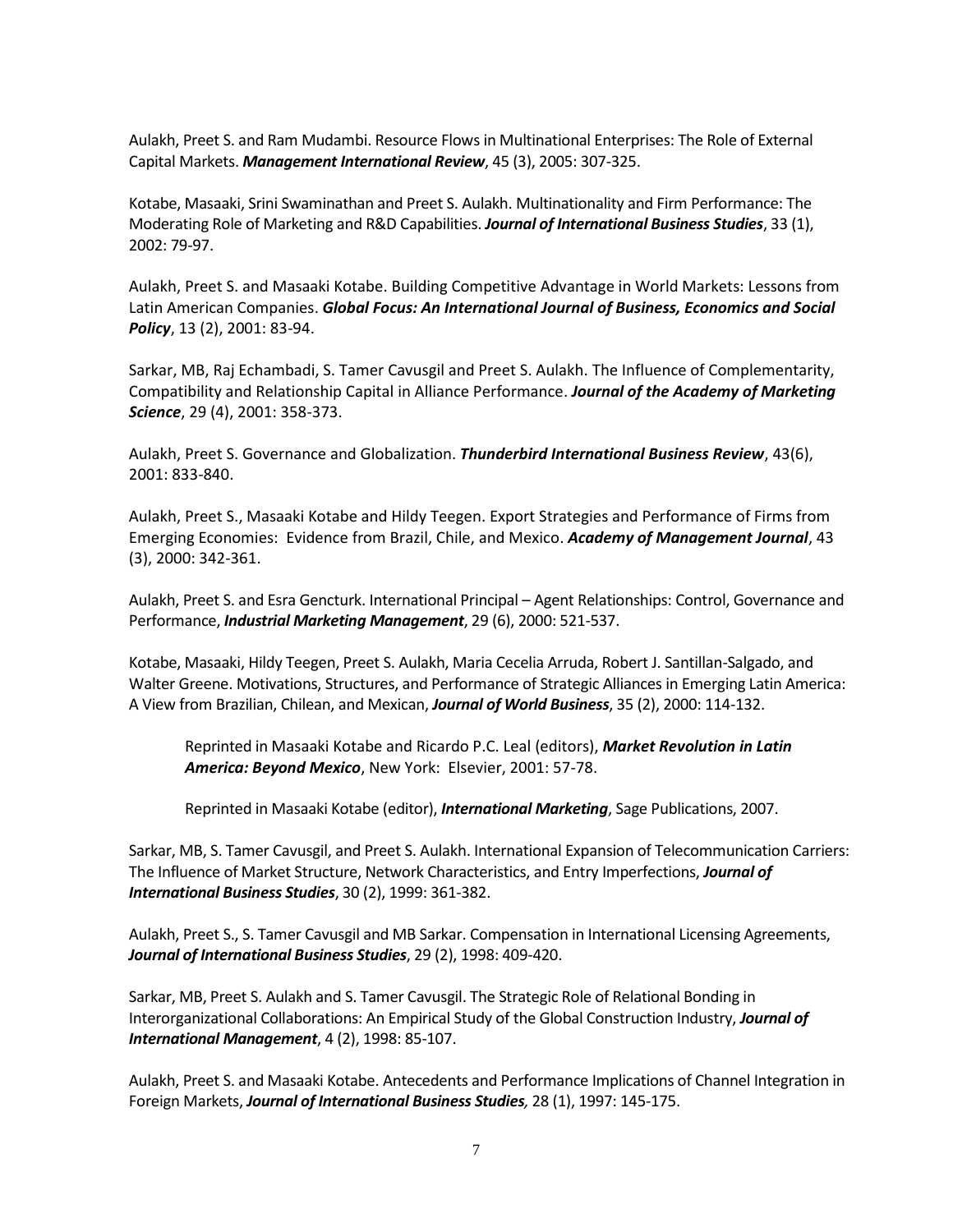Reprinted in Stanley J. Paliwoda and and John K. Ryans, *International Marketing: Modern and Classic Papers*, Cheltenham: Edward Elgar Publishing, 2008 (forthcoming).

Kotabe, Masaaki, Arvind Sahay, and Preet S. Aulakh. Emerging Role of Technology Licensing in Development of Global Product Strategy: Conceptual Framework and Research Propositions, *Journal of Marketing*, 60 (1), 1996: 73-88

Reprinted in Kotabe (editor), *International Marketing*, Sage Publications, 2007.

Aulakh, Preet S., Masaaki Kotabe, and Arvind Sahay. Trust and Performance in Cross Border Marketing Partnerships: A Behavioral Approach, *Journal of International Business Studies*, 27 (5), 1996: 1005-1032.

Reprinted in Paul W. Beamish and J. Peter Killing, eds.*, Cooperative Strategies: North American Perspectives*. San Francisco, CA: The New Lexington Press, 1997: 163-196.

Kotabe, Masaaki and Preet S. Aulakh. An Optimal Level of Technology Reliance on Foreign Partners in a Global Sourcing Partnership: Components Procurement, Technology Management, and Market Performance, *RAE Revista de Administracao de Empresas,* 36 (4), 1996: 20-33.

Gencturk, Esra F. and Preet S. Aulakh. The Use of Process and Output Controls in Foreign Markets, *Journal of International Business Studies*, 26 (4), 1995: 755-786.

Aulakh, Preet S. and Masaaki Kotabe. An Assessment of Theoretical and Methodological Developments in International Marketing: 1980-1990, *Journal of International Marketing*, 1 (2), 1993: 5-28.

# **CHAPTERS IN EDITED BOOKS**

Krishnan, Rekha and Preet S. Aulakh. Institutional Differences and the Value of Identity Bridging Role of Trust in Cross-Border Alliances. In T.K. Das (Editor), M*anaging Interpartner Cooperation in Strategic Alliances*. Charlotte, N.C. Information Age Publishing, (forthcoming).

Aulakh, Preet S. and Philip F. Kelley. Introduction: Conceptualizing Labour and Capital Mobilities In and Out of Asia. In Preet S. Aulakh and Philp F. Kelly (Editors), **Mobilities of Labour and Capital in Asia**. New York: NY: Cambridge University Press, 2020: 1-27.

Aulakh, Preet S., Marshall S. Jiang and Rekha Krishnan. Managing Risks in Cross-Border Licensing Alliances: Interdependence, Contract Structure and Knowledge Transfer. In T.K. Das (Editor), M*anaging Interpartner Risks in Strategic Alliances*. Charlotte, N.C. Information Age Publishing, 2019: 35-76.

Cui, Lin and Preet S. Aulakh. Emerging Economy Multinationals in Advanced Economies. In Robert Grosse and Klaus E. Meyer (Editors), *The Oxford Handbook of Management in Emerging Markets.* New York: Oxford University Press, 2019: 609-630.

Aulakh, Preet S. and Raveendra Chittoor. Organizational Heritage, Institutional Changes and Strategic Responses of Firms from Emerging Economies, in Masaaki Kotabe and Christiaan Helsen (editors), *Handbook of International Marketing*, Sage Publications, 2009: 468-489.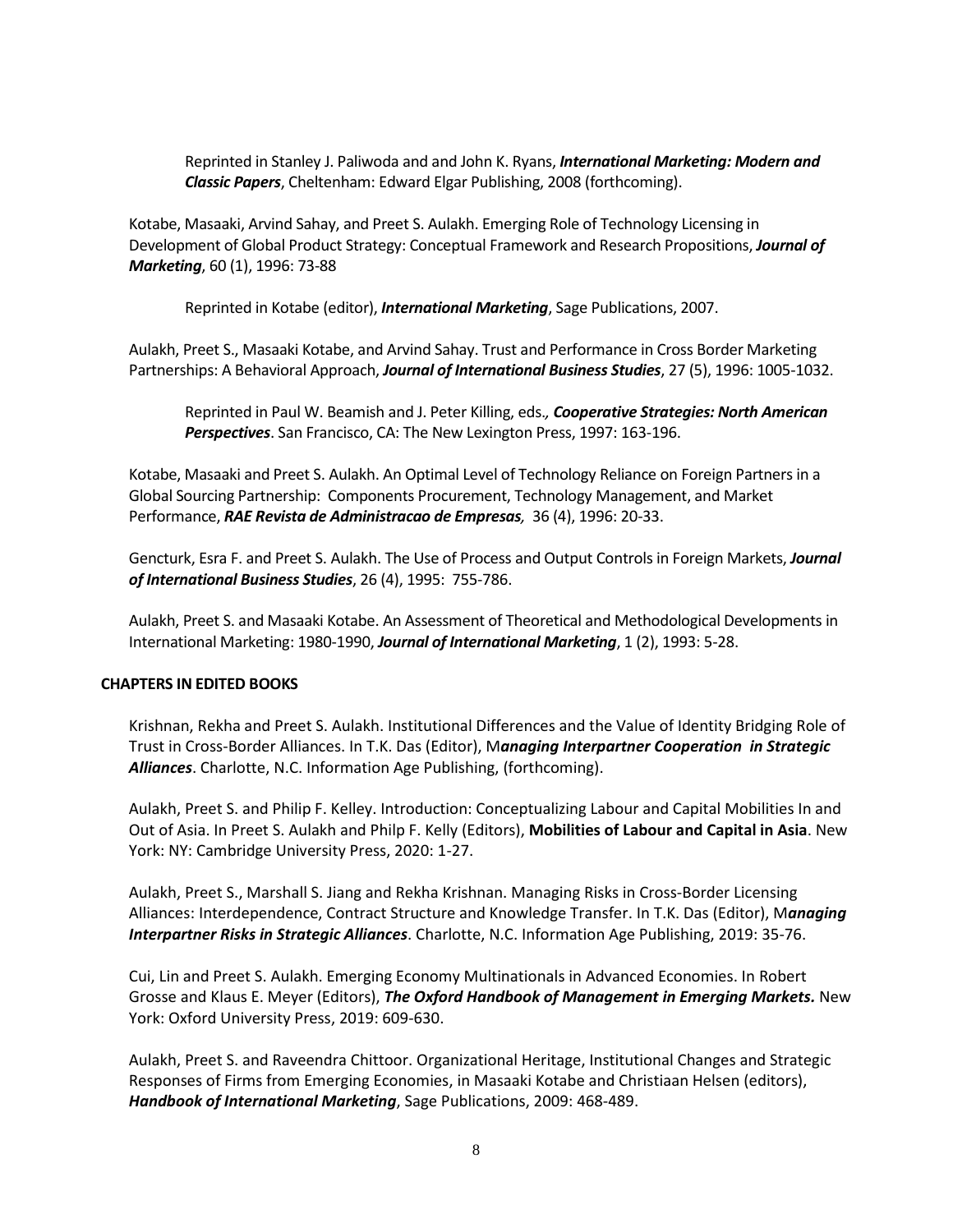Aulakh, Preet S. Global Strategies of Brazilian Firms in an Era of Economic Liberalization, in Subhash Jain (editor), *Emerging Economies and the Transformation of International Business*, Cheltenham: Edward Elgar, 2007: 91-110.

Aulakh, Preet S. International Product Strategies: An Integrative Framework, in Subhash Jain (editor), *Handbook of Research in International Marketing*, Cheltenham: Edward Elgar, 2003: 245-260.

Aulakh, Preet S. and Anoop Madhok. Cooperation and Performance in International Alliances: The Critical Role of Flexibility, in Farok J. Contractor and Peter Lorange (editors), *Cooperative Strategies and Alliances*, Oxford: Pergamon Press, 2002: 25-48.

Kotabe, Massaki and Preet S. Aulakh. International Business Research: From Functional to Issue-Based Focus, in Masaaki Kotabe and Preet S. Aulakh (editors), *Emerging Issues in International Business Research*. Cheltanham, UK: Edward Elgar, 2002: 1-11.

Aulakh, Preet S. Compensation Structures in International Licensing Agreements: An Agency Theory Perspective, in Farok J. Contractor (editor), *Valuation of Intangible Assets in Global Operations***.**  Westport, CT: Quorum Books, 2001: 64-88.

Aulakh, Preet S. and Michael F. Schechter. The Multidimensionality of Globalization: A Critical Perspective, in Preet S. Aulakh and Michael G. Schechter (editors), *Rethinking Globalization(s): From Corporate Transnationalism to Local Interventions*. London: Macmillan Press, 2000: 1-10.

Aulakh, Preet S. Control and Performance in U.S. – Japanese Distribution Relationships, in Michael R. Czinkota and Masaaki Kotabe (editors), *Japanese Distribution Strategy*. London: Thompson Learning Business Press, 2000: 208-223.

### **BOOK REVIEWS**

Aulakh, Preet S. Review of *Voices of Komagata Maru: Imperial Surveillance and Workers from Punjab in Bengal*, by Suchetana Chattopadhyay (New Delhi: Tulika Books, 2018, 178 pp.) in *Indian Economic and Social History Review* (forthcoming).

Aulakh, Preet S. Review of *Anticompetitive Practices in Japan: Their Impact on the Performance of Foreign Firms*, by Masaaki Kotabe and Kent W. Wheiler (Praeger Publishers, Westport Connecticut, 1996) in *Journal of International Marketing*, Vol. 5, #1, 1997: 103-106.

Aulakh, Preet S. Review of *Global Marketing: Foreign Entry, Local Marketing and Global Management* by Johny K. Johansson (Chicago: Irwin Publishers, 1997) in *Journal of International Marketing*, Vol. 5, #2, 1997: 103-105.

### **Invited Lectures/Talks(Partial List)**

Welcome Plenary, "The Future of International Marketing Research," AMA Global Marketing Conference, Havana, April 2017.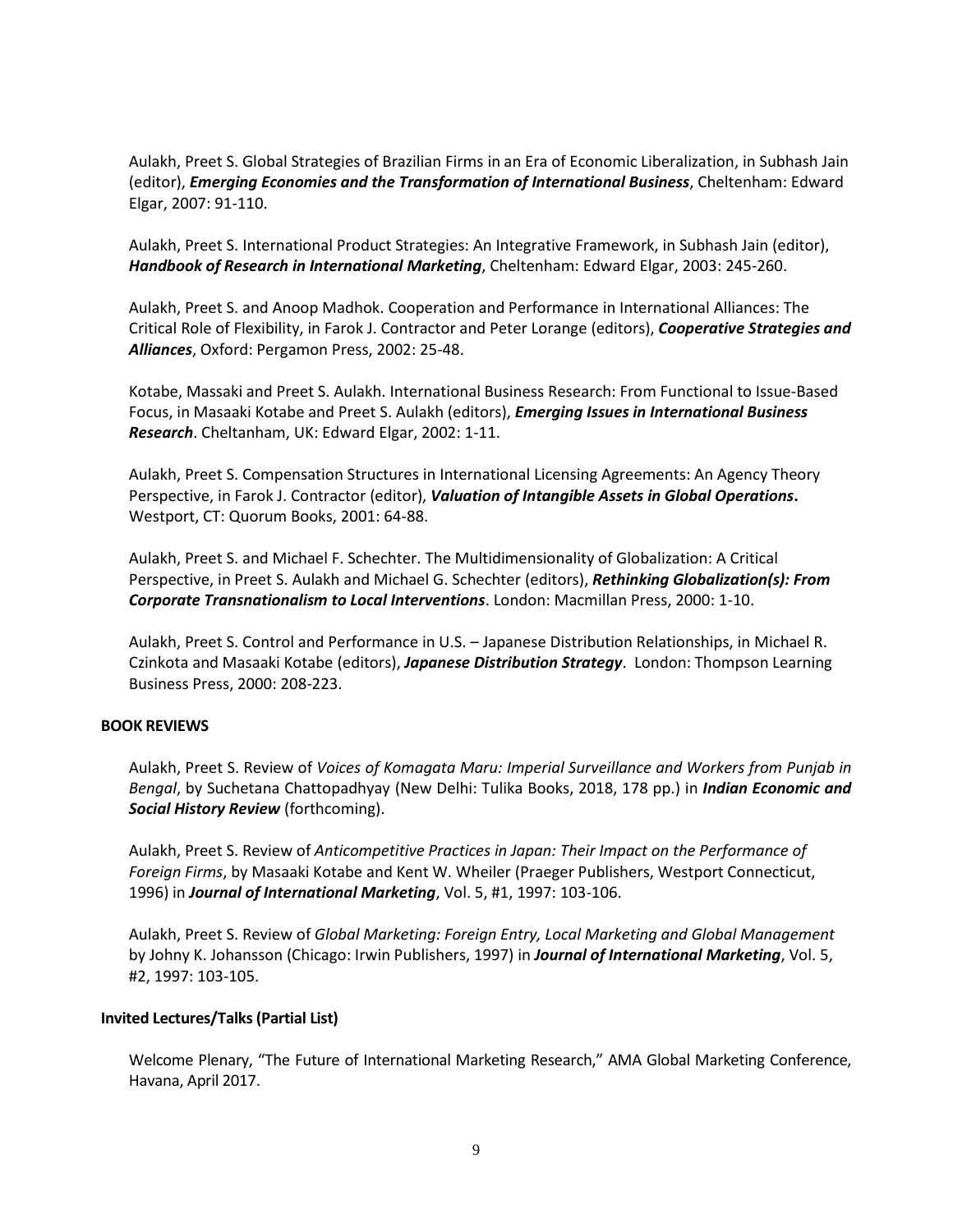Workshop, "Opportunities and Challenges of Using the Indian Context in Management Research." Indian Academy of Management Conference, Indian Institute of Management Indore, December 2017.

Public Seminar, "State Logic, Institutional Diversity, and Performance Persistence of Business Group Affiliated Firms in China and India," Jack Austin Centre for Asia Pacific Business Studies, Simon Fraser University, October 2015.

Research Seminar, Indian Institute of Management Kozikode, India, July 2013.

Research Seminar, Ryerson University, January 2012.

Research Seminars, Australian National University, University of Sydney, University of Queensland, Summer 2010, 2011.

Panel on "Globalization Issues of Relevance to Medical Technologies," Convergent Medical Technologies CMT 2008, Toronto, November 2008.

Globalization Panel, Upper Canada College, Toronto, February 2007.

Department of Marketing Speaker Series, Koc University, Istanbul, December 2003.

School of Business Speaker Series, Villanova University, January 2003.

Richard Ivey School of Business Research Speaker Series, University of Western Ontario, November 2002.

School of Management Research Speaker Series, Boston University, February 15, 2002.

University of Central Florida BEI International Business Speaker Series, March 2001.

Department of Marketing and CIBER Research Series, University of Connecticut, November 1999.

CIBER Conference on the Valuation of Intangible Assets, Rutgers University, February 1999.

ITAM Instituto Technolico Autonomo De Mexico, School of Business Research Lecture, Mexico City, February 1999

Pacific Asian Lecture Series, PAMI, University of Hawaii, Honolulu, June 1997.

# **TEACHING**

#### **TEACHING INTERESTS**

International Business Operations; International Management and Strategy; International Marketing Management; International Trade and Investment; Business in Developing Countries; Environment of International Business; Strategic Management; Globalization

### **COURSES TAUGHT**

#### **Ph.D. Seminars**

International Business Theory (York University, Michigan State University)

International Business Research Issues (Michigan State University)

Research Colloquium on Strategy and International Business (IIM Calcutta)

# **EMBA**

International Strategy (Core Course, Joint Kellogg-Schulich EMBA Program, 2003, 2004, 2005)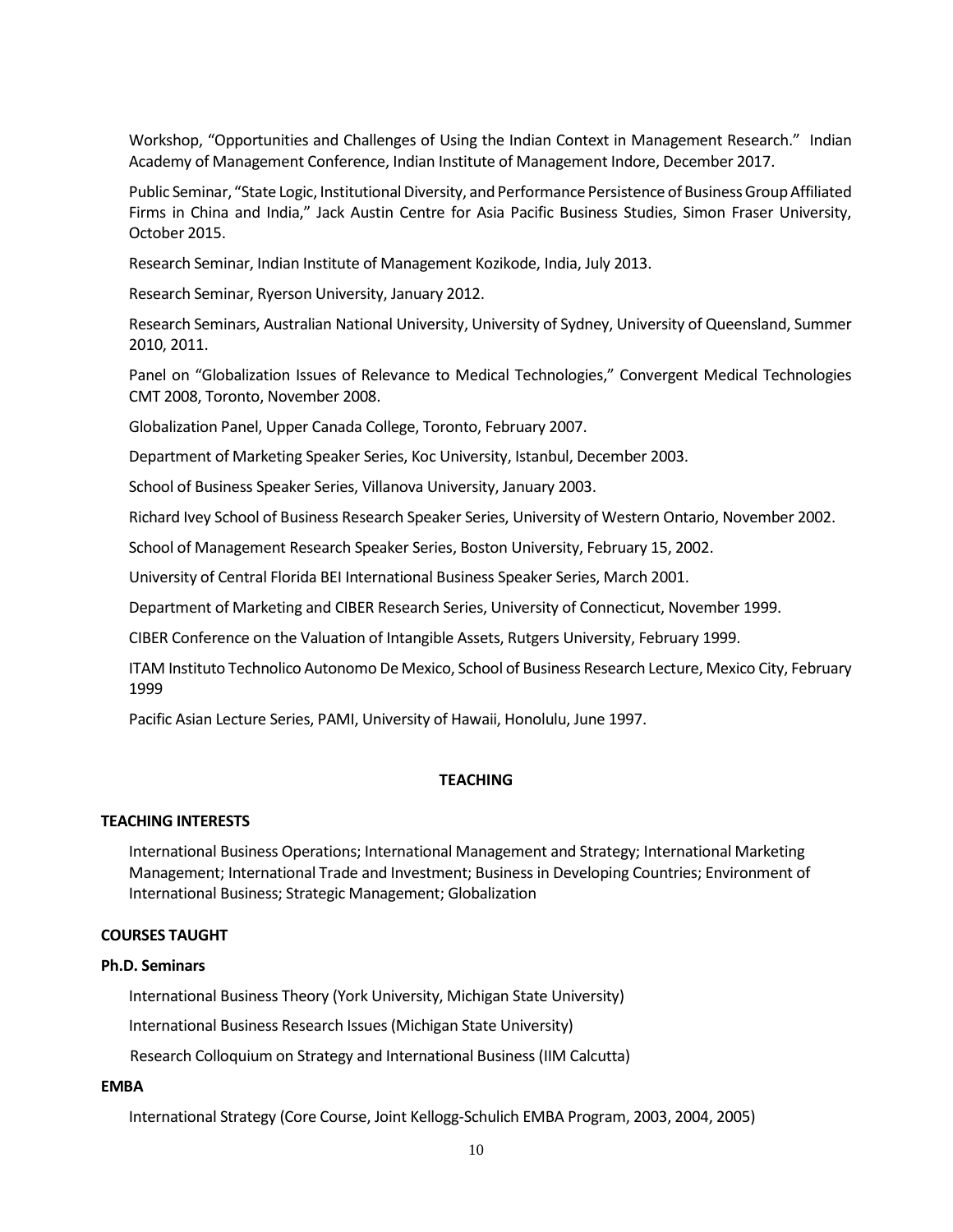International Marketing Modules (Michigan State University EMBA Program, 1998 and 1999)

# **MBA**

Technology Firms and the Global Environment (MBAt program, Schulich School of Business)

Global Strategic Management (Indian School of Business)

International Business Strategy (Core Course, York University)

International Business (Michigan State University)

International Marketing Management (Michigan State University, University of Hawaii, Temple University, University of San Diego Summer Program in Munich/Prague)

International, Comparative and Cross-Cultural Business – MBA Core Course (Michigan State University)

Marketing Management and Strategy (Memorial University)

Entering International Markets (University of San Diego Summer Program in Buenos Aires)

Globalization (Advanced Management Perspectives, MBA Core Course, Temple University, teaching online, videoconferencing and regular sections)

# **Undergraduate**

Managing Business in Developing Economies (York University)

Managing the International Business Enterprise - IBBA Core Course (York University)

Introduction to International Business (York University)

Business Policies (Temple University)

International Marketing Management (Michigan State University, UT Austin, University of Hawaii, Memorial University, Temple University)

International Business Operations (UT Austin)

Marketing Management (Memorial University)

Introduction to Marketing (Memorial University)

### **PH.D. THESIS SUPERVISION**

Majid Abdi, "Behavioral Underpinnings, Boundary Spanning Search, and Performance," York University, 2013. (Supervisor)

Jie Yang, "Three Essays on Product Categorization: Strategic Categorization, Category Bundle, and Typecasting," York University, 2020. (Co-supervisor)

Wan Li, "Ambidexterity in Strategic Allianes: How do Firms Manage Exploration and Exploitation Alliances? An Examination of U.S. High Technology Industries from 1985 to 2009." York University, 2015. (Member of the Supervisory Committee).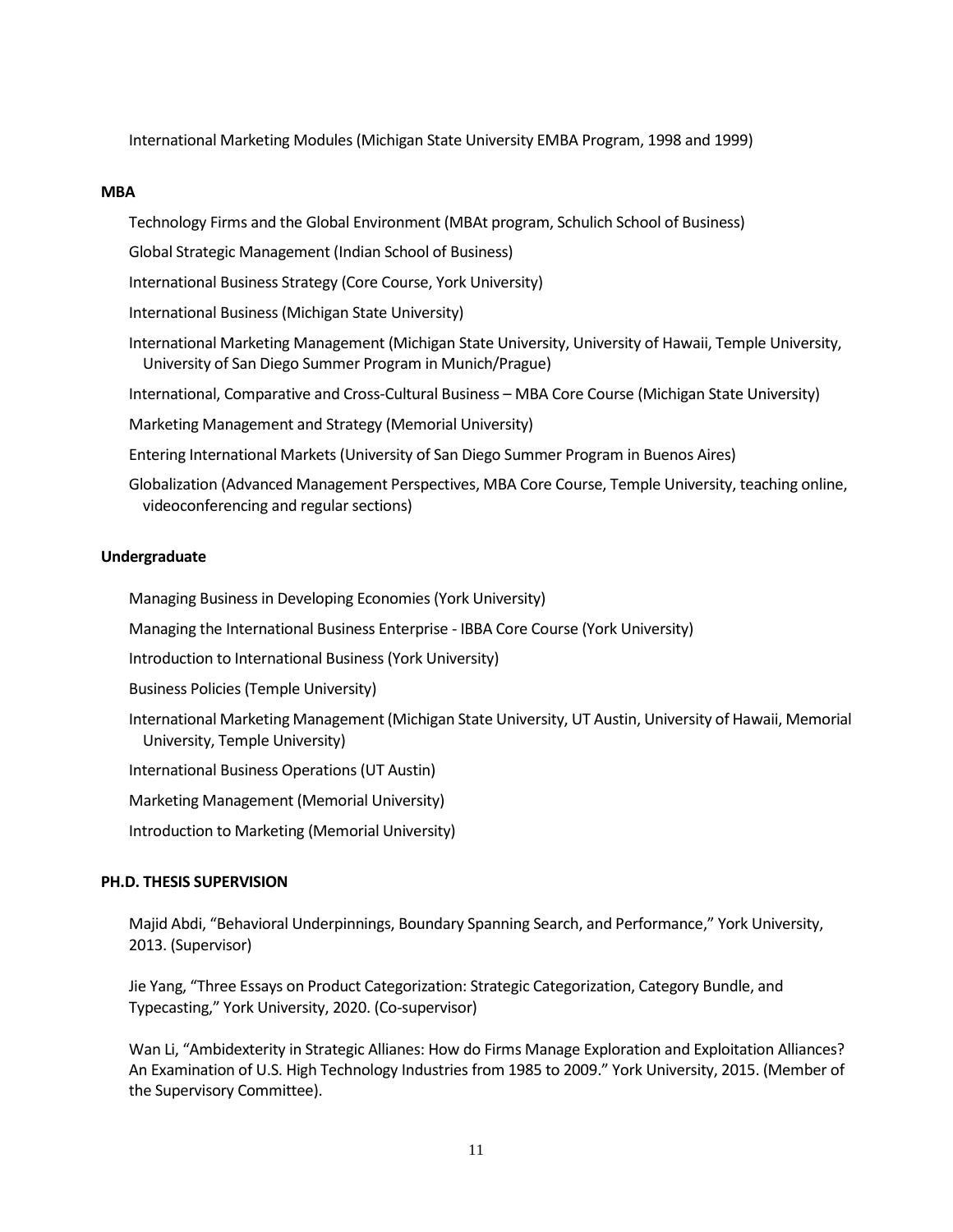Mark A. Fuller, "S-3 Sustainable Stakeholder Strategy: An Investigation of Stakeholder Inclusion, Strategic Domains and Competitive Advantage," York University, 2007. (Co-supervisor)

Raveendra Chittoor, "Inward-Outward Linkages in the Internationalization of the Indian Information Technology Industry," Indian Institute of Management Calcutta, India, 2007. External Advisor/Host of Indo-Canadian Shastri Fellow. (Current appointment: Associate Professor, University of Victoria)

Marshall S. Jiang, "Technology Licensing as a Market Entry Strategy: Empirical Investigations on Licensing Exclusivity and Licensing Duration," York University, 2006. (Co-supervisor)

J.P. Roy, "International Joint Venture Partner Selection and Performance: The Role of Host Country Legal Environment," York University, 2006. Member of the supervisory committee. (Current appointment: Queens University)

Ronaldo C. Parente, "Strategic Modularization: An Empirical Analysis of its Antecedents and Performance Implications." Department of General and Strategic Management, Temple University, 2003. Member of the supervisory committee. (Current appointment: Associate Professor, Florida International University)

Mark I. Cohen, "Enhanced Economic Policy Dialogue: The Impact of Apex Indian Business Associations During the "Decade of Reforms," 1990-2000". Department of Political Science, Temple University, 2001. Member of the supervisory committee.

Stephen Callaway, "Pursuing the Exploration of Disruptive Technology: Strategic Management Issues for Internal Corporate Ventures." Department of General and Strategic Management, Temple University, 2001. Member of the supervisory committee.

Sarkar, Mitrabarun, "Partnering Orientation: An Investigation of the Construct, Its Antecedents, and Outcomes," Michigan State University, 1999. (Co-supervisor)

Ra, Wonchan, "Compensation Structure and Negotiations in International Strategic Alliances," Rutgers University, 1997. (Member of the supervisory committee)

Myers, Matthew, "The Export Pricing Strategy-Export Performance Relationship: An Empirical Investigation," Michigan State University, 1997. Member of the supervisory committee. (Current appointment: Nestle USA Professor of Marketing, University of Tennessee)

Knight, Gary, "The Born Global Firm," Michigan State University, 1997. Member of the supervisory committee. (Current appointment: Associate Professor, Florida State University).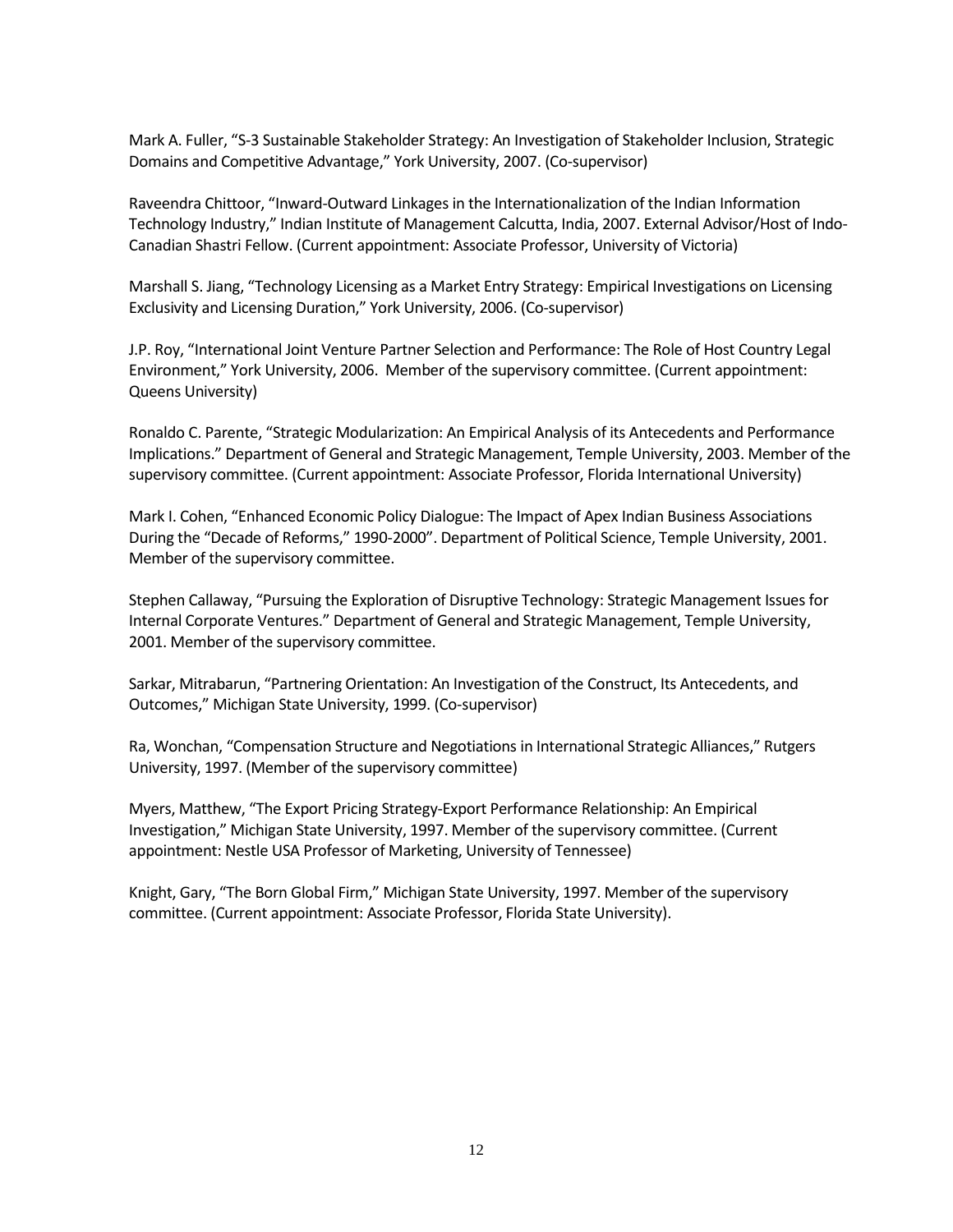#### **SERVICE**

#### **UNIVERSITY/FACULTY SERVICE**

Senator, York University, 2021-2023

Member Senate Committee on Tenure and Promotions Appeals, York University Member, Search Committee for Director, York Centre for Asian Research, 2021-2022 Member, Decanal Review Committee, York University, 2018-2019 Member, Vice President Research Committee on Renewal of Research Centres, 2018-2019 Chair, Tenure and Promotion Committee, Schulich School of Business, York University, 2017-2019 Chair, Schulich School of Business Research Committee, 2018-2020 Member, Management Committee, Schulich School of Business, 2018-2020 Member, Operating Committee, Schulich School of Business, 2018-2020 Member, Executive Committee, Schulich School of Business, 2018-2020 Member of the Executive Committee, York Centre for Asian Research, 2016-2019. Member, Academic Planning and Research Senate Committee, York University, 2014-2017. Member, Tenure and Promotion Committee, Schulich School of Business, York University 2003 – 2005. Member, IMBA Committee, Schulich School of Business, York University 2003 – 2004. Chair, Research Committee, Schulich School of Business, York University 2004 – 2005 Ph.D. in International Business Program Committee, Temple University 2000-2001 MBA 826 Course Curriculum Committee (Michigan State University) Promotion and Tenure Committee, Memorial University, 1995-1996

#### **SERVICE TO THE PROFESSION**

#### **Editorships**

Consulting Editor, *Journal of International Business Studies*, 2009 – present. Editor, *Journal of International Management*, 2000- 2002. Consulting Editor, *Journal of International Management,* 2002- 2004. Special Issue Editor, *Journal of International Management*, 2007 Special Issue Co-Editor, *Journal of International Management*, 2008 Special Issue Co-Editor, *Long Range Planning*, 2014 Special Issue Co-Editor, *Journal of World Business*, 2015 Editor, *Midwest Review of International Business*, Volumes XII and XIII, 1998-1999. Track Chair for Academy of International Business and American Marketing Association Annual Conferences.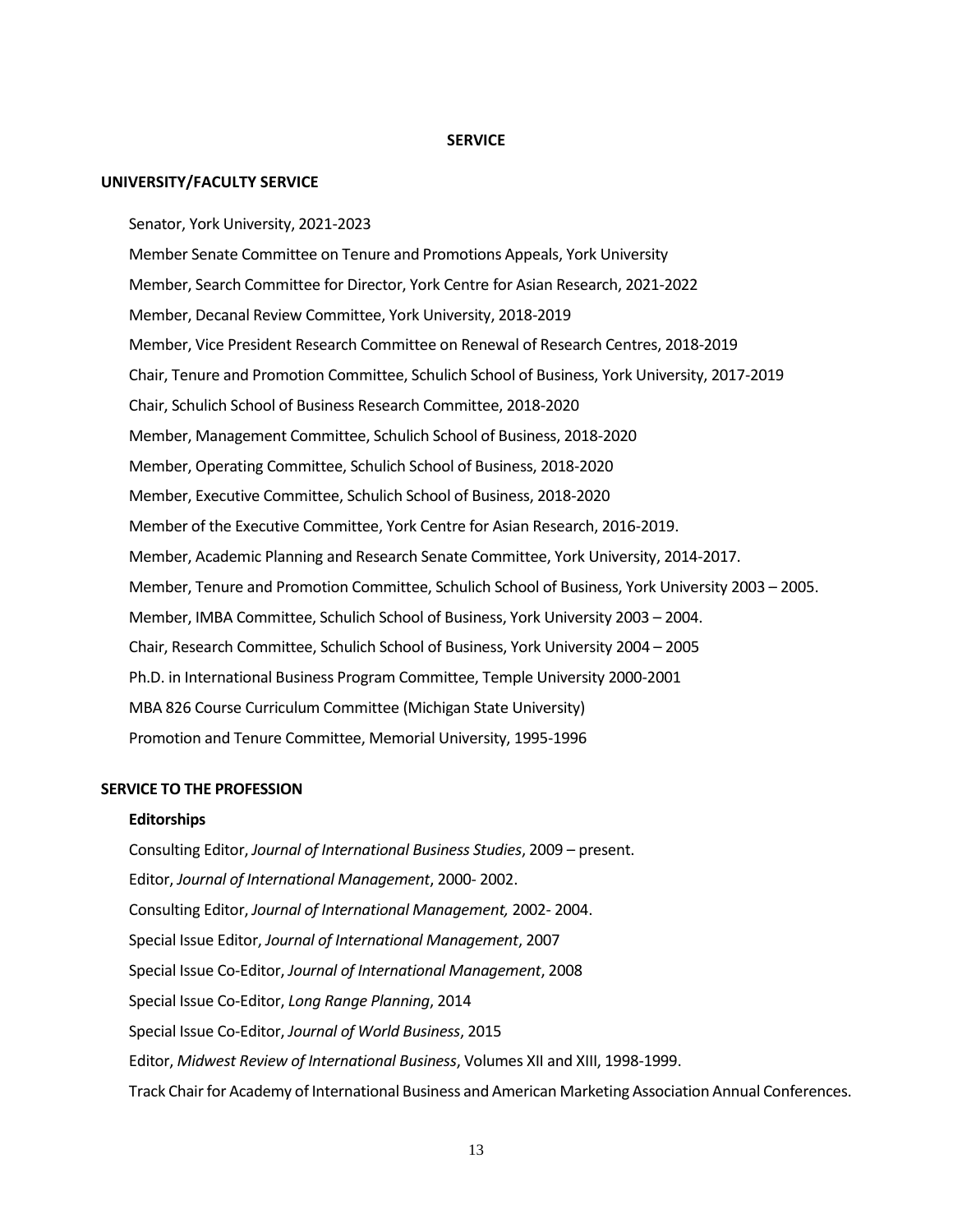#### **Member of Editorial Boards**

*Global Strategy Journal, 2013- Journal of International Management,* 2004 – present  *Journal of Management Studies*, 2007 – present *Journal of International Business Studies,* 1997 – 2002, 2009 – present. *Journal of International Marketing, 2013 - Advances in International Marketing,* 1996 – 1999 *International Journal of Indian Culture and Business Management,* 2007 – present *South East Asian Journal of Management*, 2007 – present *Journal of World Business,* 2009-present

# **Ad-hoc Reviewer**

*Academy of Management Journal*

*Academy of Management Review*

*Journal of Marketing*

*Journal of Marketing Research*

*Journal of Macromarketing*

*Sloan Management Review*

*Strategic Management Journal*

*Thunderbird International Business Review*

*Organization Science*

*International Business Review*

Reviewed book manuscripts for numerous publishers including Macmillan Press, John Wiley and Sons, Irwine, Preston.

Reviewer for Major Grant Applications for Social Sciences and Humanities Research Council of Canada and National Science Foundation

External Assessor for Tenure and Promotion Files at various universities including Australian National University, University of Sydney, Northeastern University, Florida Atlantic University, Rutgers University, University of Waterloo, among others

#### **Conference Organising Activities**

Workshop, Asian Connections, in association with Philip Kelley, York Centre for Asian Research, May 2017.

Co-Chair, Eighth International Business Research Forum, "Institutional Changes and Organizational Transformation in Emerging Economies," Temple University, April 21, 2007.